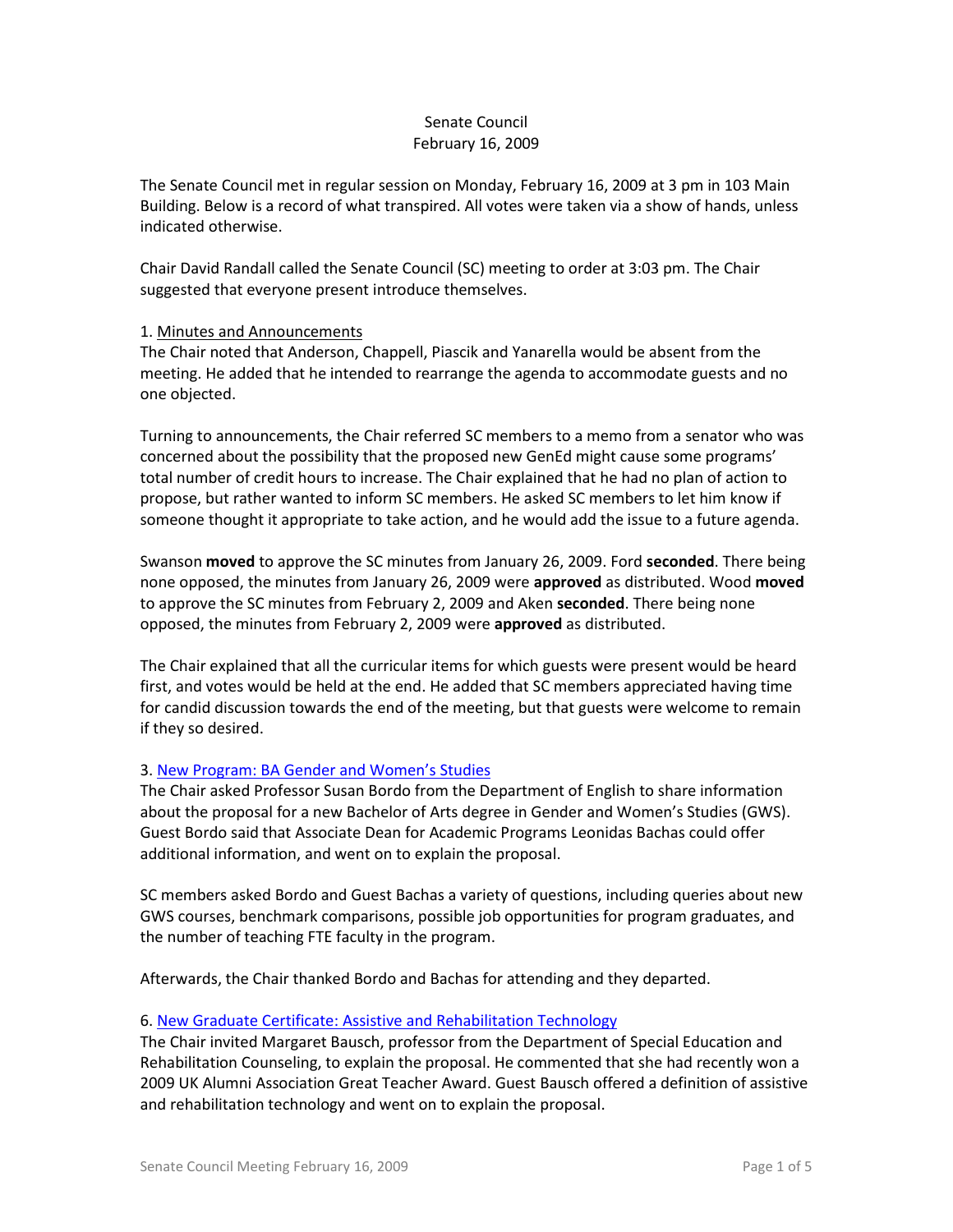After a couple of questions, Wood asked about the two areas of specialization. Bausch explained that after a student completed the core courses, a student would choose between an emphasis in special education or an emphasis in rehabilitation counseling, by taking either EDS 640 or EDS 648.

Wood said that she was not convinced that a choice between one course or another would necessarily amount to an emphasis in that area. She asked if Bausch objected to changing the word "emphasis" to "elective" in the second-to-last sentence of the first paragraph, and substituting "The Certificate" for "Both emphases" in the last sentence of the first paragraph. Bausch had no objections to the changes.

The Chair thanked Bausch for attending, and she departed.

### New Program: BA Gender and Women's Studies

Kelly **moved** to approve the new BA in Gender and Women's Studies and send it to the University Senate with a positive recommendation. Ford **seconded**. SC members then engaged in a discussion about the some concerns regarding whether there were sufficient numbers of teaching FTE faculty associated with the proposed new program. Wood offered a **friendly amendment** to send the proposal to the Senate with no recommendation. Both Kelly and Ford **accepted** the friendly amendment.

Further discussion ensued about the new program and the wording of the revised motion. Steiner **moved** to table the proposed new BA in Gender and Women's Studies until the February 26 Senate Council meeting. Aken **seconded**. There being no further discussion, a **vote** was taken and the motion **passed** with none opposed. SC members asked to have Bordo provide additional information at the February 26 meeting to explain the specific faculty involved in the program and who will teach which courses.

#### New Graduate Certificate in Assistive and Rehabilitation Technology

Wood **moved** to approve the new Graduate Certificate in Assistive and Rehabilitation Technology and send it to the Senate with a positive recommendation. Ford **seconded**. There being no additional discussion, a **vote** was taken and the motion **passed** with none opposed.

Wood asked that the SC address the senator's written concerns about the possibility that the proposed new GenEd might cause some programs' total number of credit hours to increase. She asked that the Chair formally transmit the memo to Provost's Liaison Greissman and Gen Ed Steering Committee Convener Susan Carvalho, so that it could be shared with the curricular teams. The Chair agreed to do so.

## 4. Proposed Changes to *[Governing Regulations IV](http://www.uky.edu/USC/New/files/Editorial%20updates%20to%20GR%20IV%20(University%20Senate)_rev.pdf)* ("The University Senate")

The Chair asked Davy Jones, chair of the Senate's Rules and Elections Committee, to explain the agenda item. Guest Jones noted that *Governing Regulations IV* (*GR IV*) contained a reference to the position of associate provost for academic affairs, which no longer existed, as an ex officio member of the Senate; it had been replaced by the position of associate provost for faculty affairs. The new ex officio position, however, was not listed in either the *Senate Rules* (*SR*) or the *GR*. Fixing that issue was one of the suggested revisions made by the Senate's Rules and Elections Committee (SREC).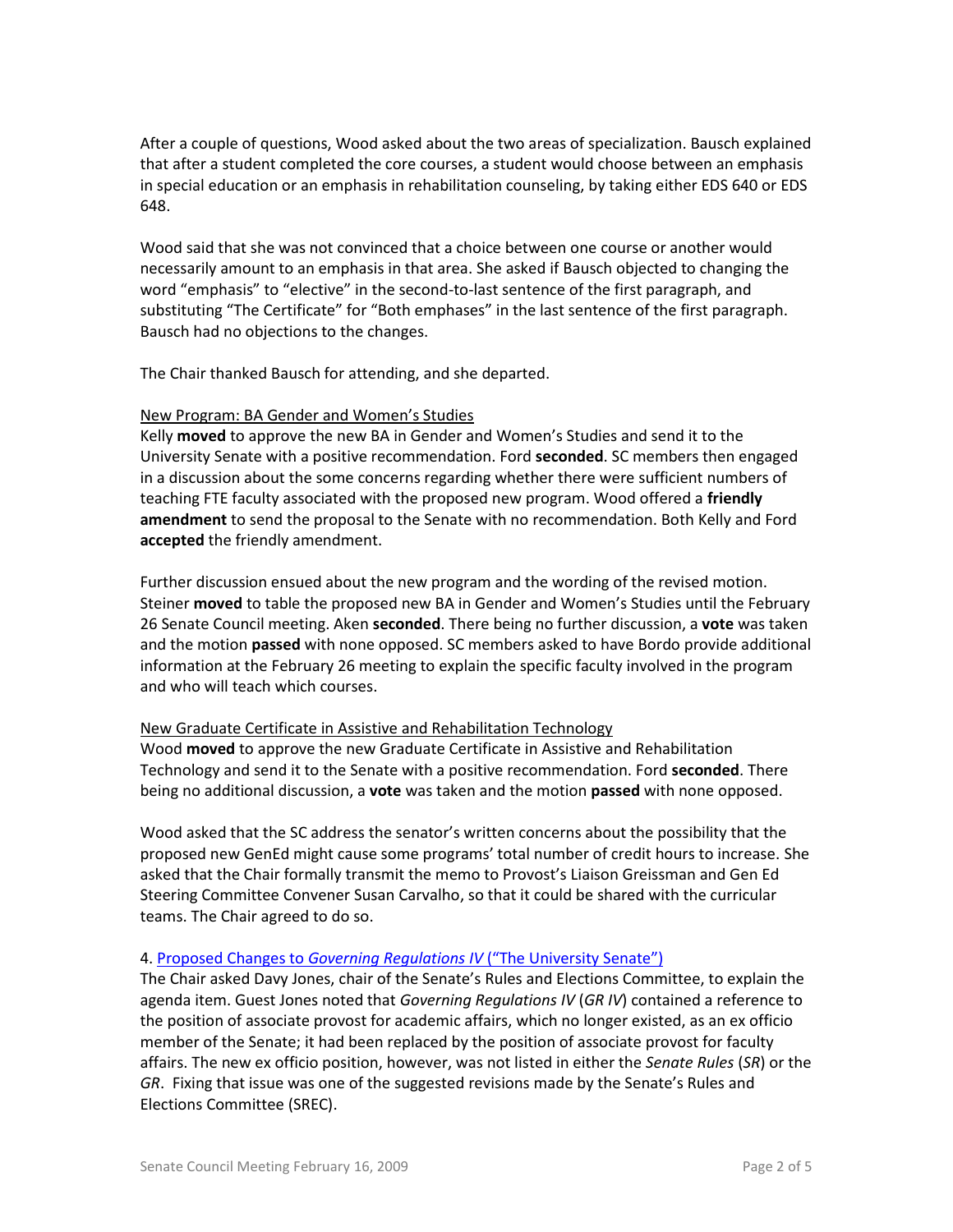The next change pertained to revisions in the *GR* that had been made in 2005. A near-final draft of the *GR* in 2005 did not express the representative nature of the University Senate, in contrast to the language describing the staff and students' senates; the word "representative" was added (to replace "member"), immediately prior to the Board of Trustees (BoT) meeting at which the *GR* change was discussed. However, the word following the new insertion was not changed, so the phrase became "representative of," which incorrectly implied senators represented the University Senate (Senate) to external organizations. Therefore, the SREC suggested changing "of" to "in." There were a handful of other changes, all editorial.

After some discussion, it was clarified that the position of executive vice president for research, which was no longer in use, should be removed from the third paragraph of *GR IV*, in which the ex officio voting membership of the Senate was listed.

The Chair noted that the proposal came from a committee of the Senate, so no second was needed. There being no further discussion, a **vote** was taken on the motion to endorse the revisions suggested by the Senate's Rules and Elections Committee and send them to the Senate for consideration. The motion **passed** with none opposed.

### 8. [Continuing Discussion on Combined](http://www.uky.edu/USC/New/files/AR%20II-1_0-1%20-%20Parts%20I-III%20_Vers%20B%20-%20reconciliation%20with%20SC%20Feb%209.pdf) *Administrative Regulations II-1.0-1*

[Greissman](http://www.uky.edu/USC/New/files/Combined%20AR%20(Version%20B%20revised).pdf) reminded SC members that Part I, Part II and Part III of *Administrative Regulations*  (*AR*) *II-1.0-1* had been combined into one section, which had been the topic of a few discussions at recent SC meetings. He quickly outlined the issues that had been raised at the last SC meeting:

- The SC recommended that a faculty member be able to pull his/her dossier from early tenure consideration (the one comprehensive review) if it appeared that there was substantive concern about the dossier within the college or department, as long as the dossier had not left the college. Greissman explained that Provost Subbaswamy had not relented on the terms of an early tenure review; once initiated, an early tenure review will count as the one opportunity for a comprehensive tenure review under the revised language of version B.
- The SC expressed concern that in the language pertaining to terminal year review, there was no language on procedural steps, and no information on the rights during appeal.
- The SC had reviewed language that better clarified the specific composition of college advisory committees, so that such committees' memberships were better representative of the faculty of the college.
- The revisions did not take address the following situation: if (in a failed tenure review) a faculty member waives the right to a sixth-year review, does that waiver exhaust the comprehensive review, and does that mean that the faculty member is not entitled to a terminal year review? The existing language did not make provision for a faculty member who waived the right of review.
- There needed to be a plan of action for vetting the revisions to the *AR* with college faculties. While Provost Subbaswamy was sharing the revisions with deans, he also hoped the SC would share it with the college faculties again. Input had been requested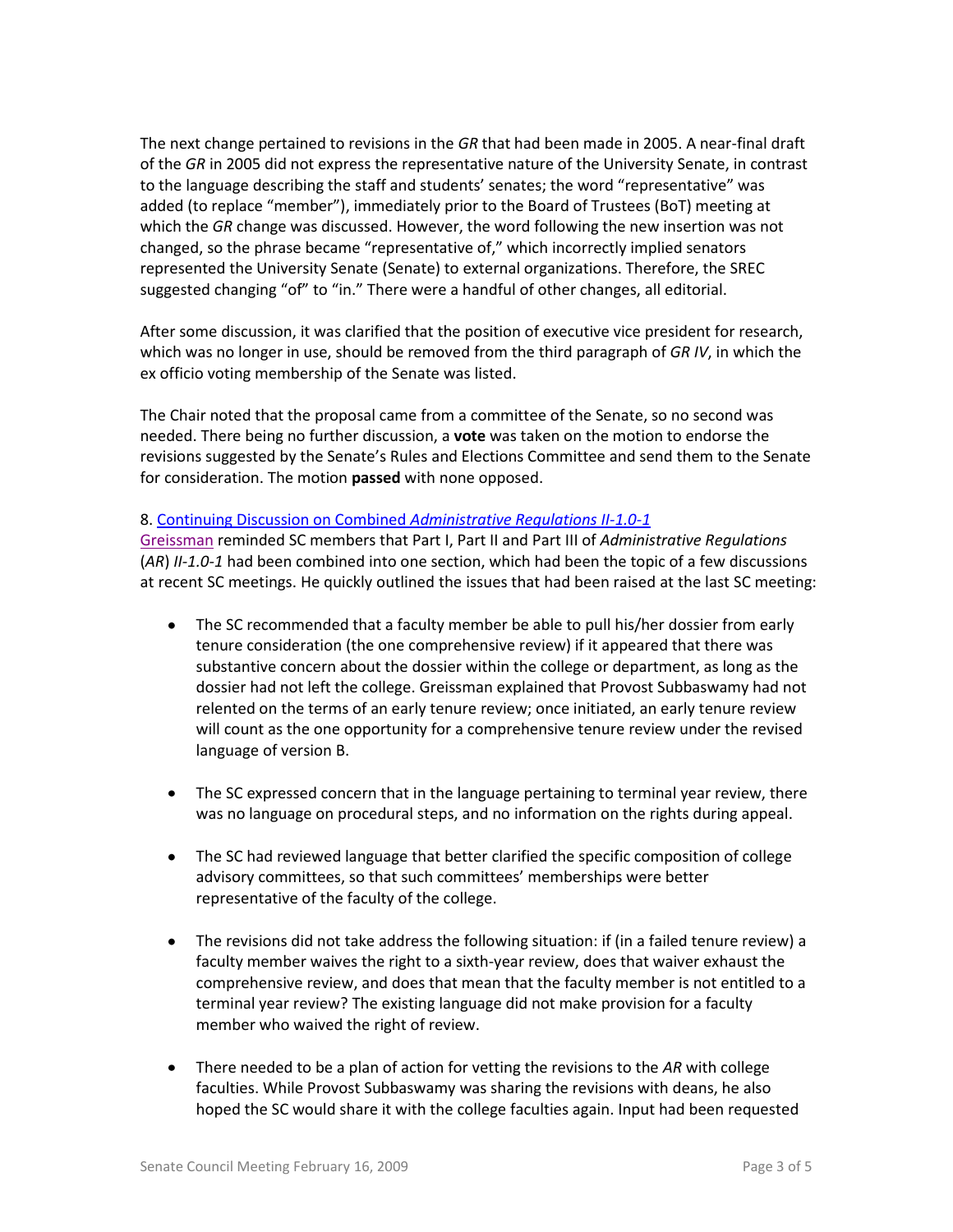in the past, but college faculties should be able to offer input into the newest version. In conjunction with vetting with college faculties, Provost Subbaswamy asked for guidance as to whether current faculty or just future faculty hires in tenurable series would be affected by the effective date of July 1, 2009.

SC members, Jones and Greissman discussed various aspects of the revisions. Eventually, the Chair noted that the Provost expected that SC members would recommend how the revisions should be vetted with college faculties. It was ultimately decided that the proposed new language would be emailed to faculty councils.

### 7. [Preliminary Discussion on SGA Proposal Regarding Dead Week](http://www.uky.edu/USC/New/files/Proposed%20Amendments%20to%20Dead%20Week%20Policy%20(as%20amended%20by%20SGA).pdf)

The Chair suggested that Joe Quinn, student representative from the Student Government Association (SGA), explain the proposal. Guest Quinn introduced fellow student representative Karen Sutton. He said that the current proposal was created after the recent calendar proposal was passed without changes to create a true dead period prior to finals week. He also explained the manner in which the proposal had been vetted with students thus far.

SC members engaged in a conversation with Quinn and Sutton regarding the proposed changes. It was ultimately decided that SC members had two primary concerns with the proposal in its current form: 1. the revised language would prohibit any make-up exams from being given in the four weeks prior to Dead Week; and 2. the language pertaining to make-up quizzes/exams did not differentiate between quizzes/exams cancelled by the instructor and then rescheduled for a later date, and quizzes/exams provided to students after the fact for students with university-approved absences.

Quinn agreed to take the comments back to the SGA and would discuss additional steps with the Chair.

5.Coalition of Senate and Faculty Leaders for Higher Education [\(COSFL\)](http://www.cosfl.eku.edu/univ.html) Meeting Update The Chair shared information with SC members about a variety of issues that were addressed during the past Friday's COSFL meeting, some of which are described below.

- $\bullet$ There had been a statewide concern about pending legislation (in Frankfort) about college textbooks that included a possible criminal penalty for faculty. The Chair reported that it was likely a modified version of the bill would go to the floor, but without the penalty language.
- The Board of Regents of the Kentucky Community and Technical College System (KCTCS)  $\bullet$ was going to be considering a proposal to do away with tenure for all future hires. The Chair reported that there was considerable concern regarding the wisdom of such a move.
- A group of faculty was working on the issue of developmental education, and the  $\bullet$ numbers of high school graduates who are not ready for college.
- $\bullet$ The transfer of credits was discussed and noted to be uppermost in the minds of state legislators. UK's proposed new Gen Ed was also discussed, as well as adult learners and minority access to higher education.